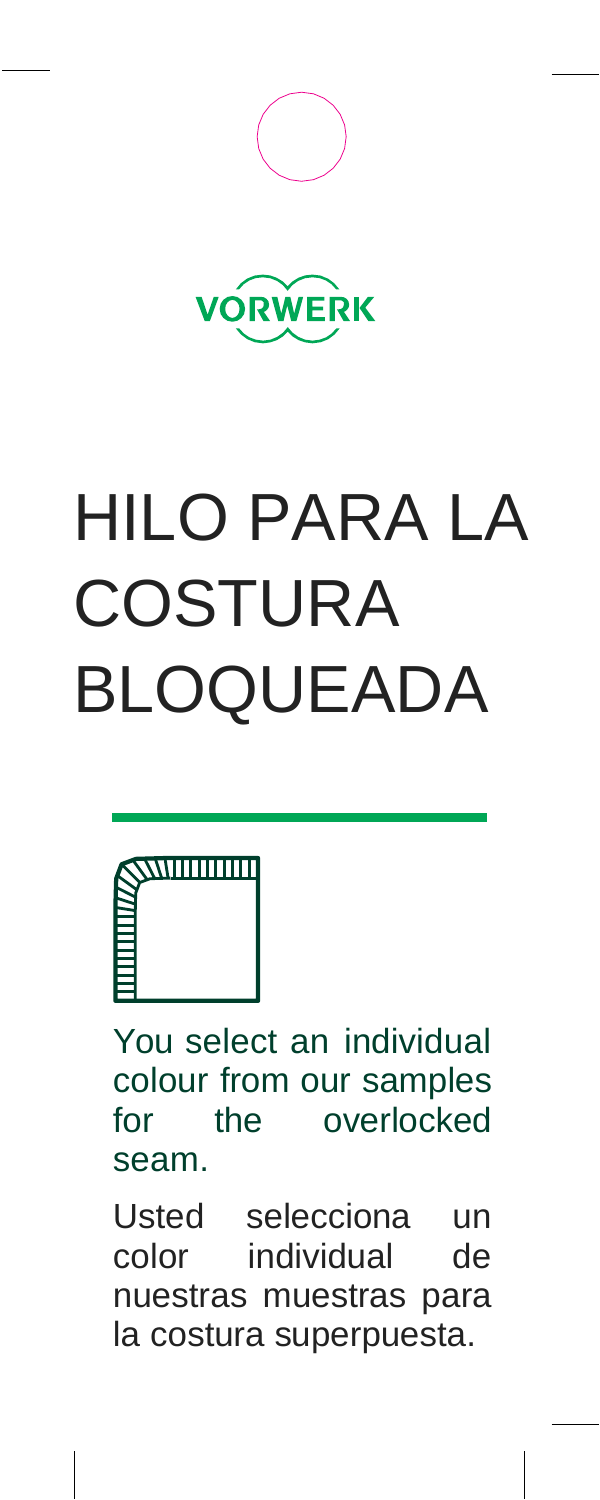# 3 STYLE WORLDS 3 <mark>ESTILOS</mark><br>UNIVERSAI 3 STYLE WORLDS<br>3 ESTILOS<br>UNIVERSALES

Our style worlds **NATURE | Design, CLASSIC | Design**  and **ART | Design** deftne the attitude towards life on your new Vorwerk. Whether timelessly elegant, inspired by nature or artistically offbeat.

Nuestros estilos universales **NATURALEZA | Diseño Design**  define la actitud a través de nuestra línea natural. Atemporal, elegante, inspirada en la naturaleza y la excentricidad artística.

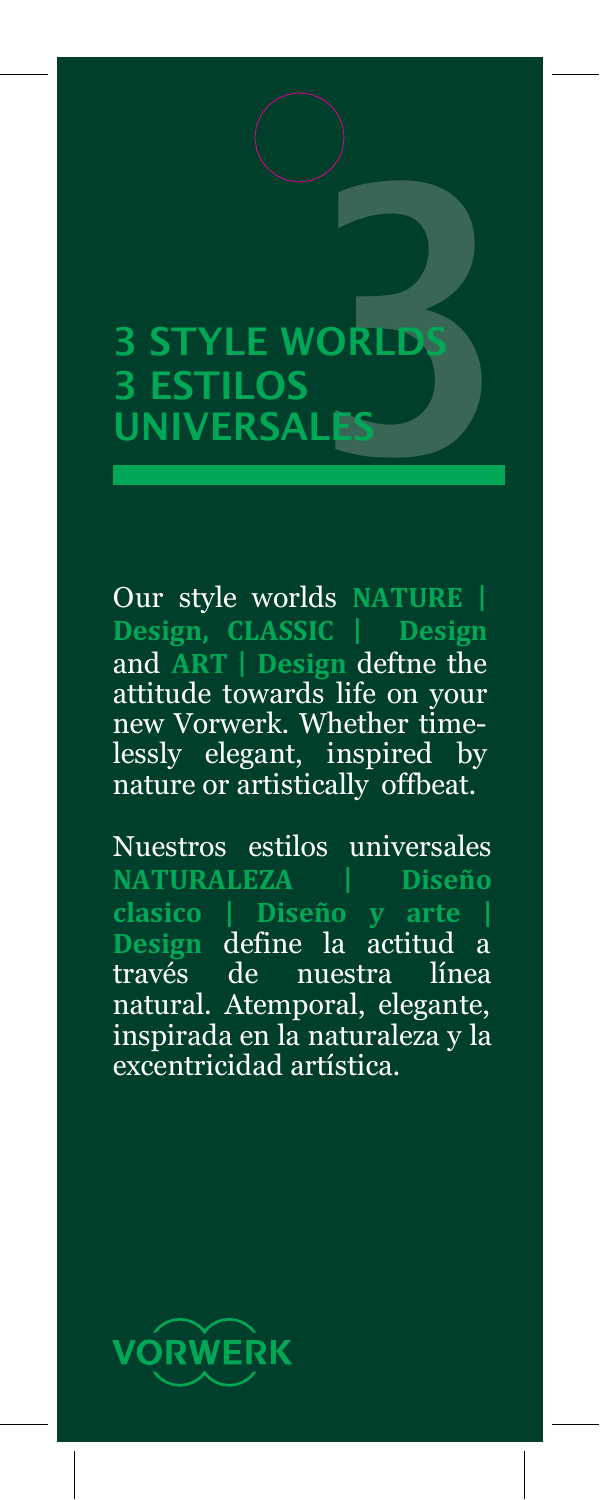## STYLE WORLD ESTILOS UNIVERSALES |<br>|<br>|<br>|<br>|<br>|<br>|<br>|



#### Naturaleza | DISEÑO

*Inspired by nature. InterpretedbyVorwerk.*

*Inspirado en la naturaleza, interpretado por Vorwerk.*

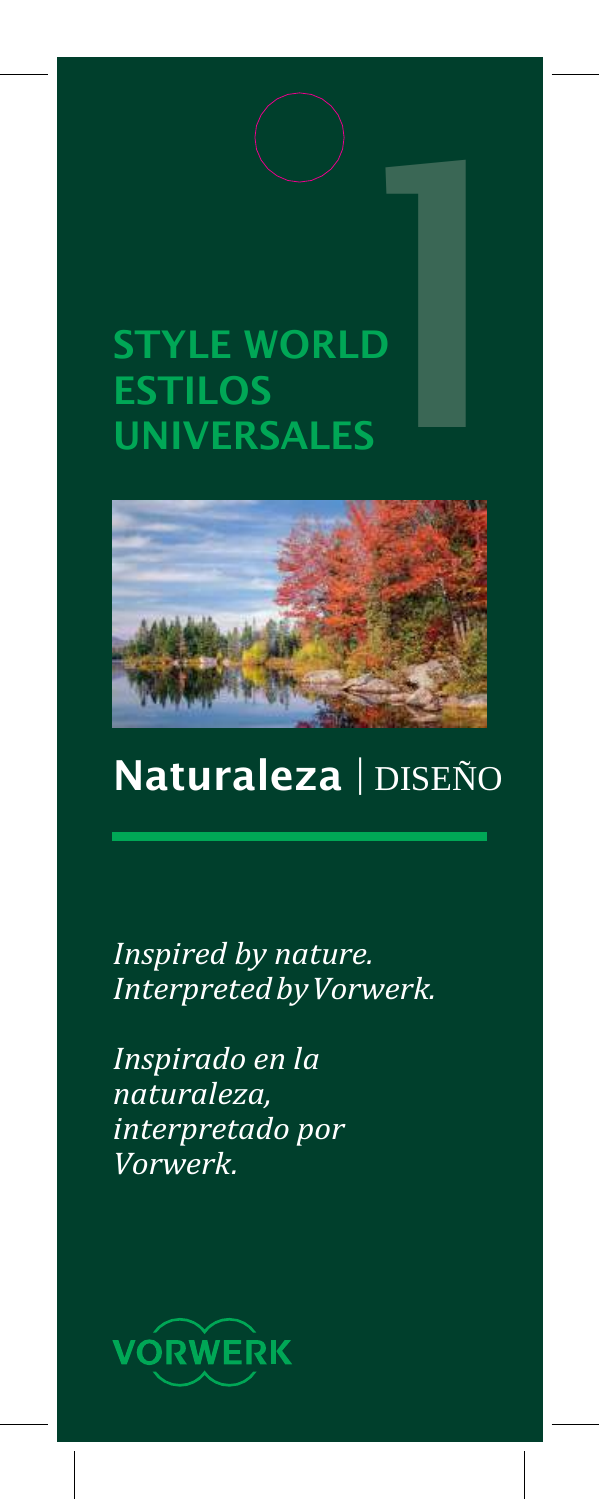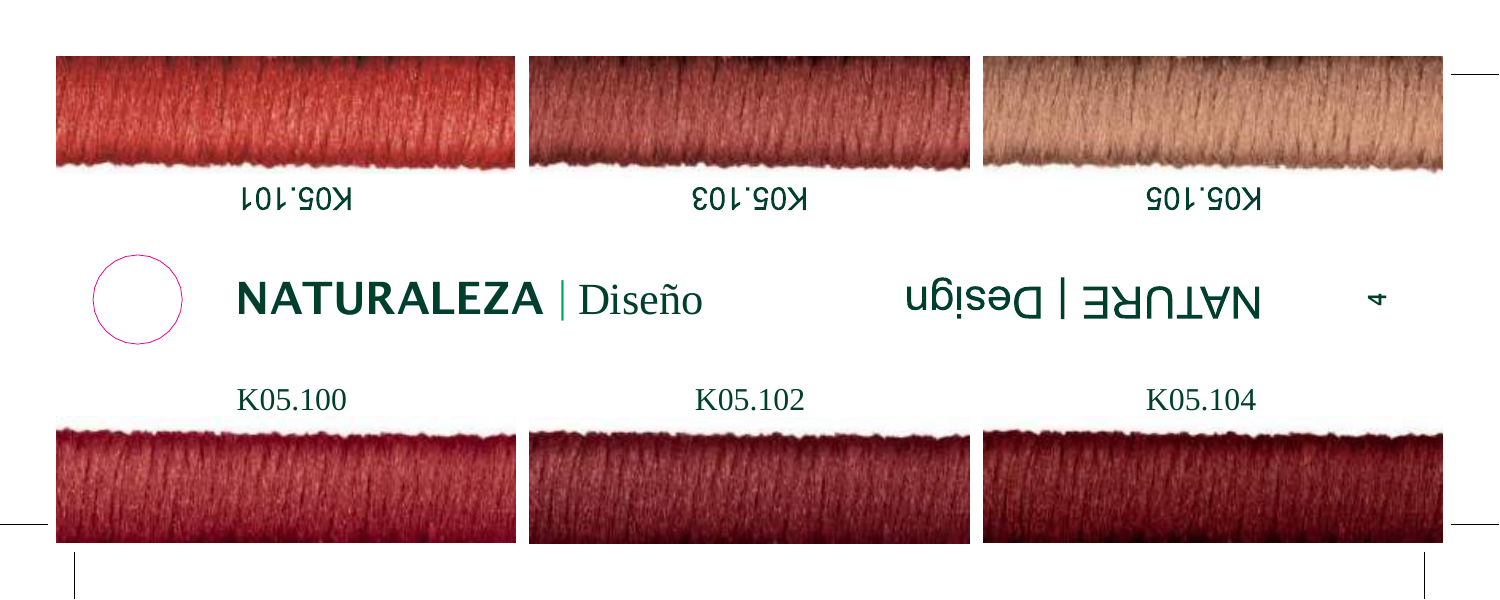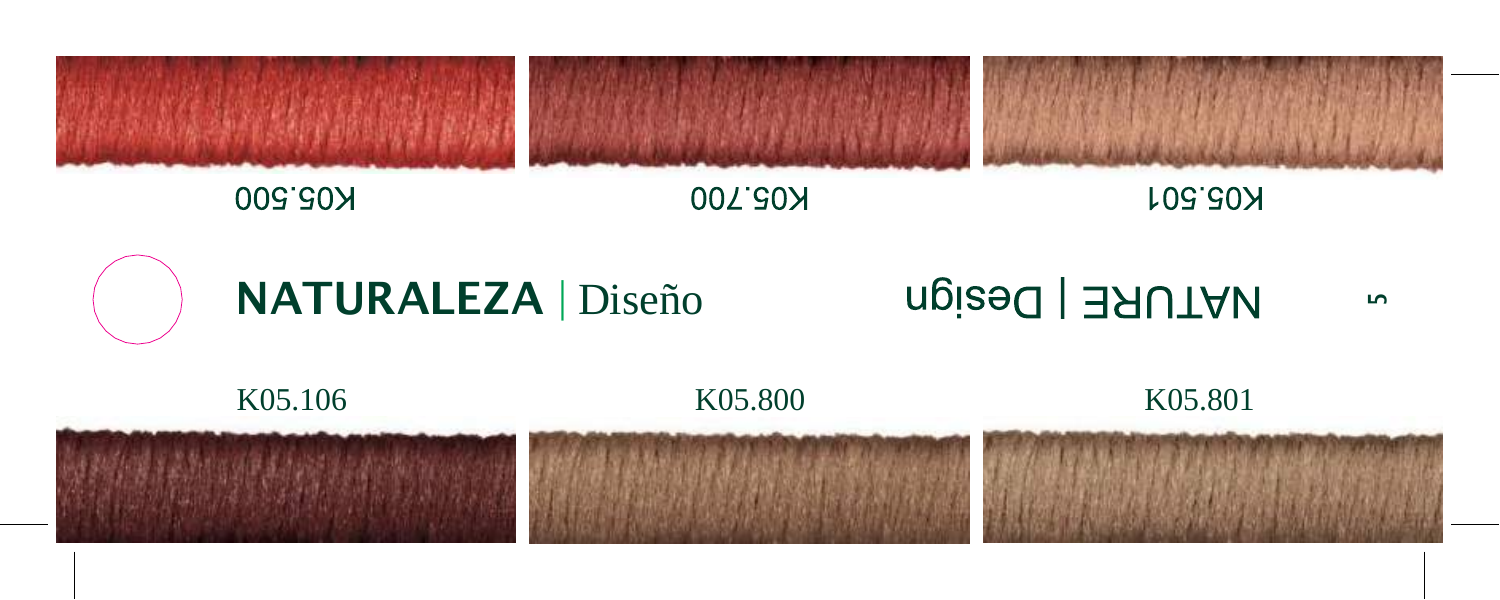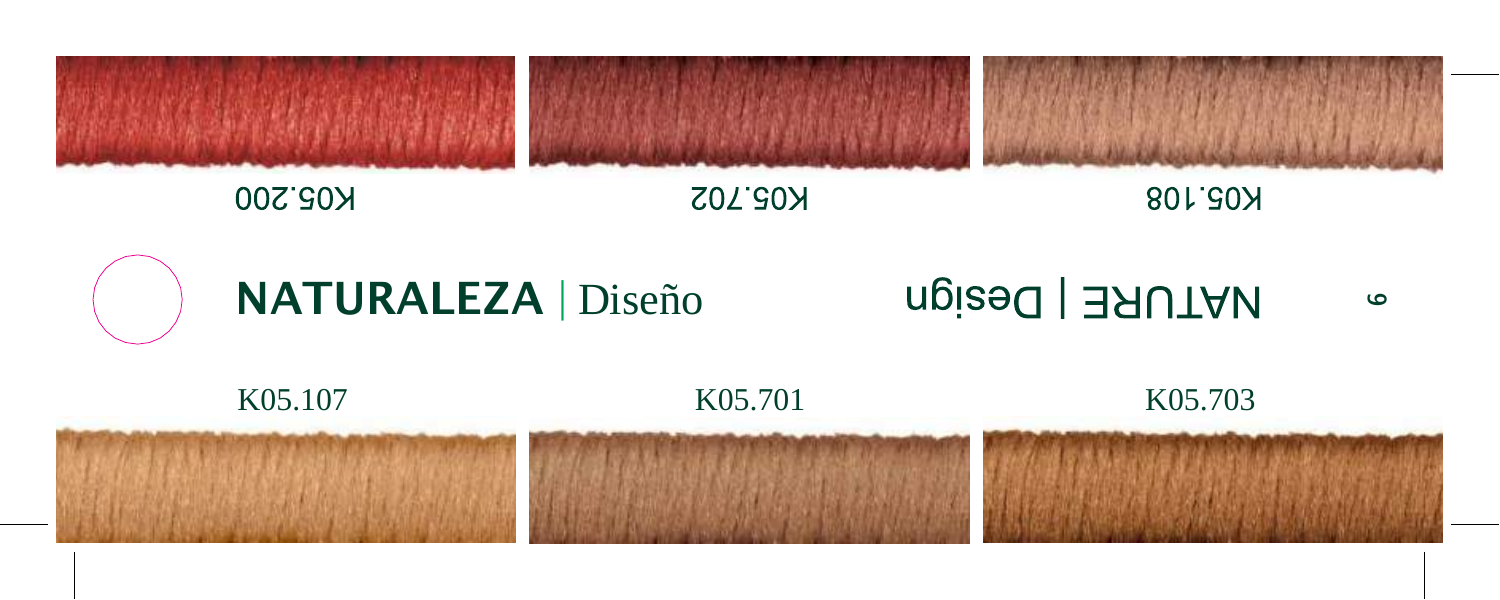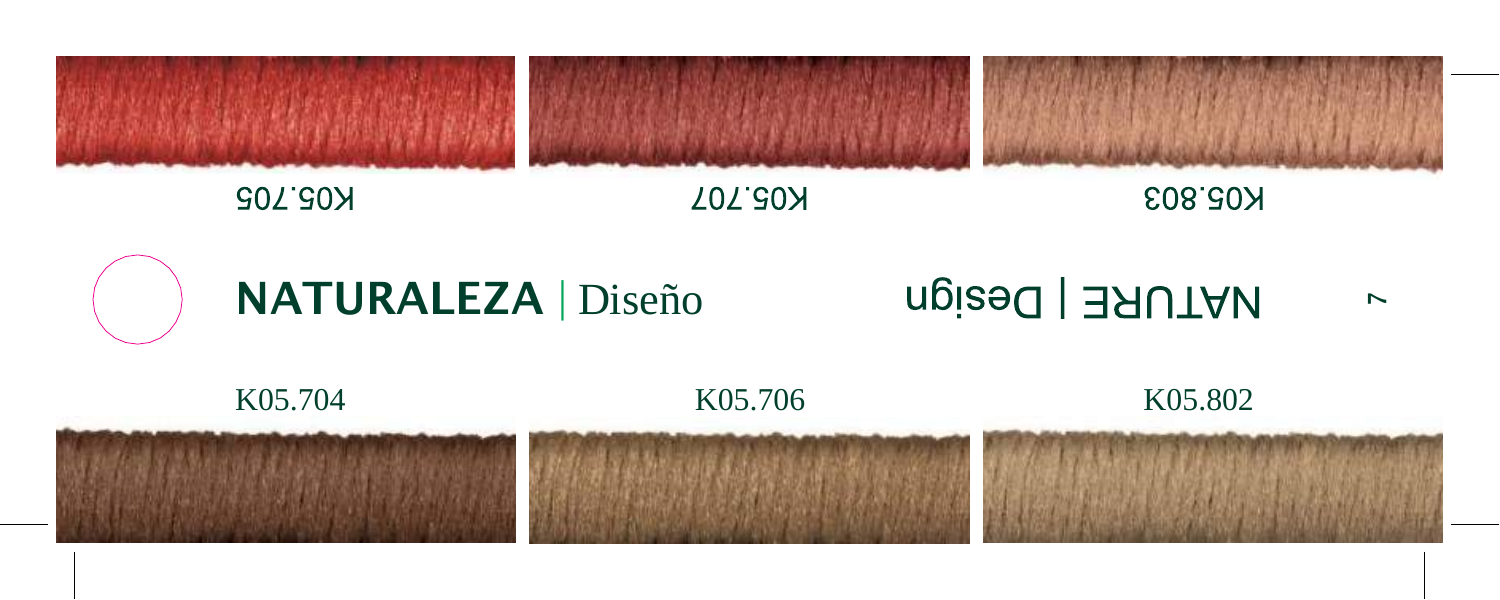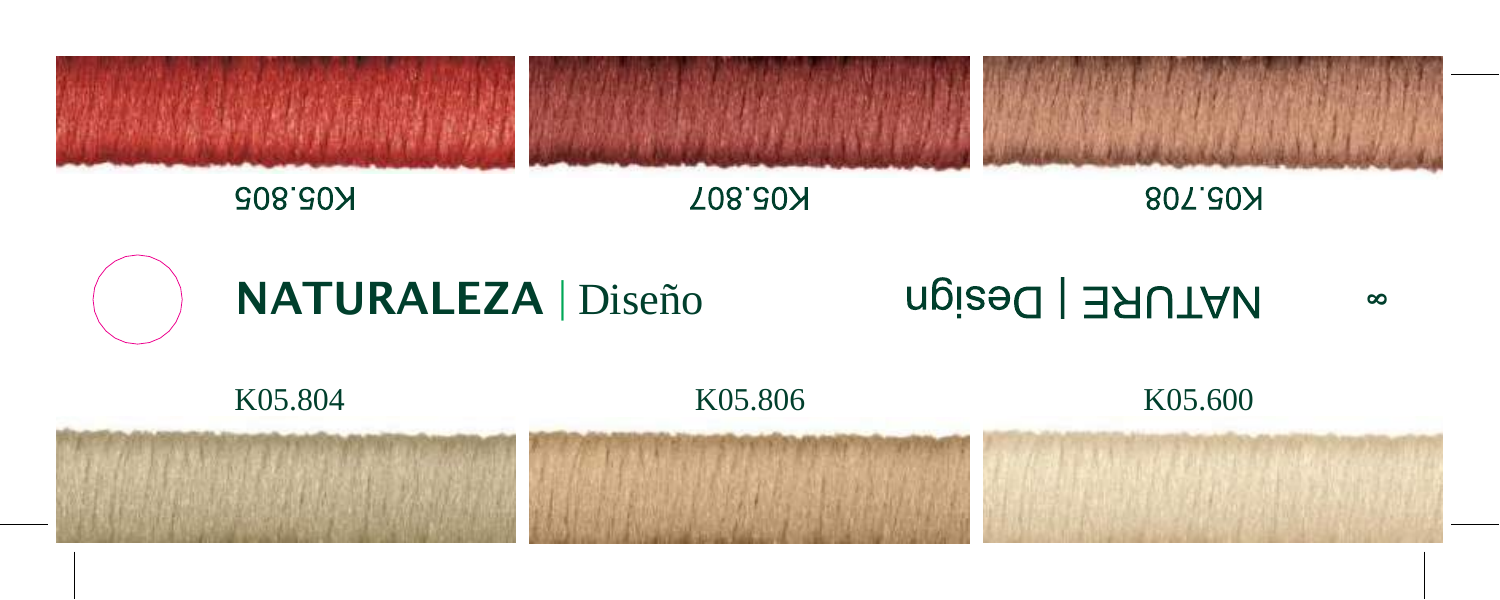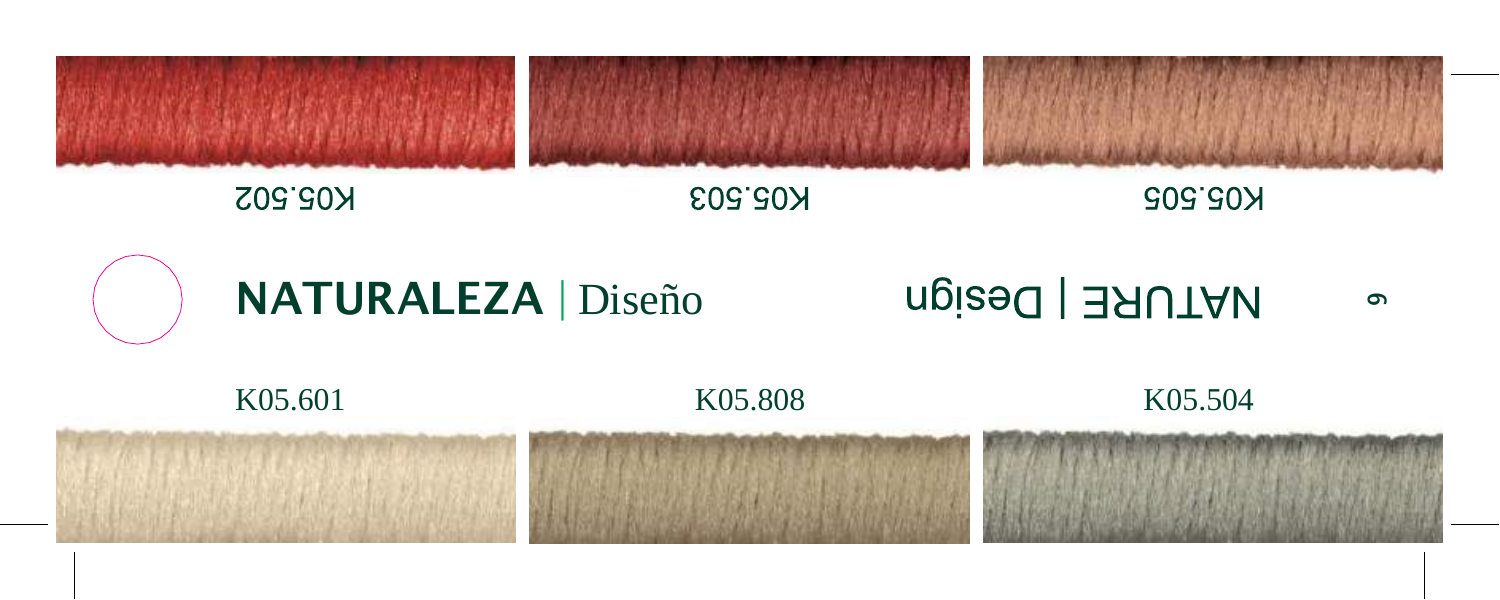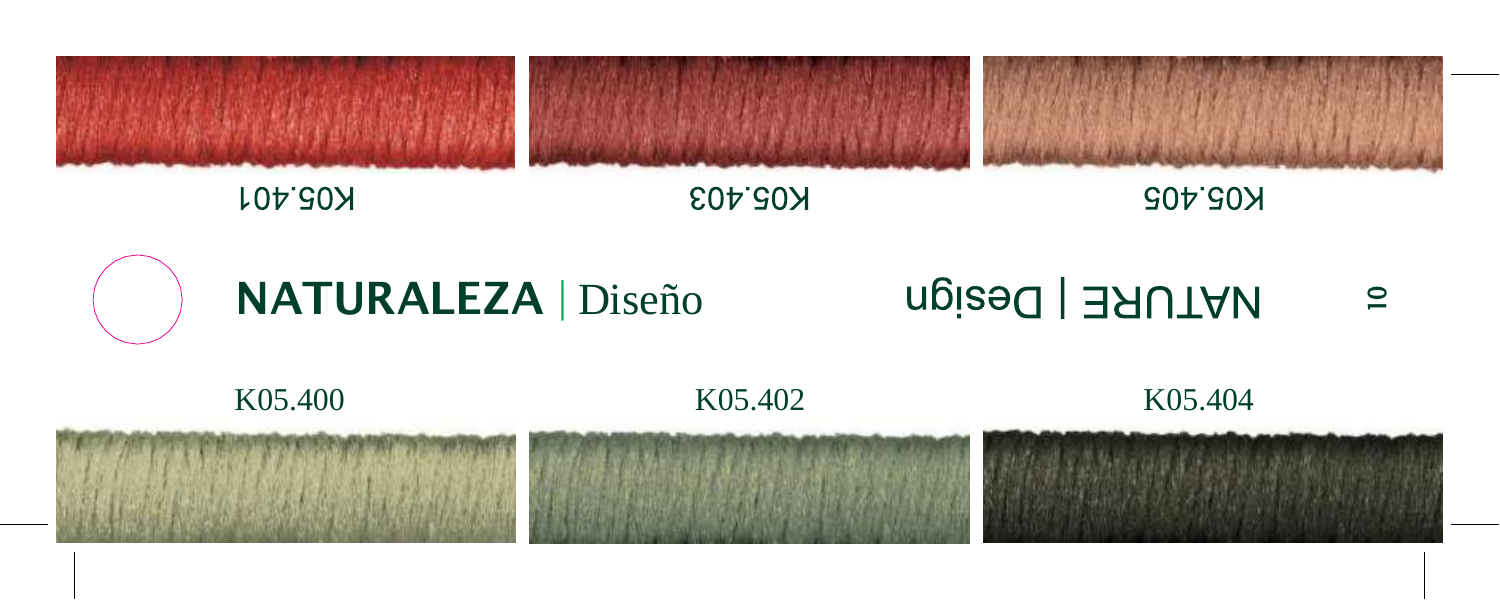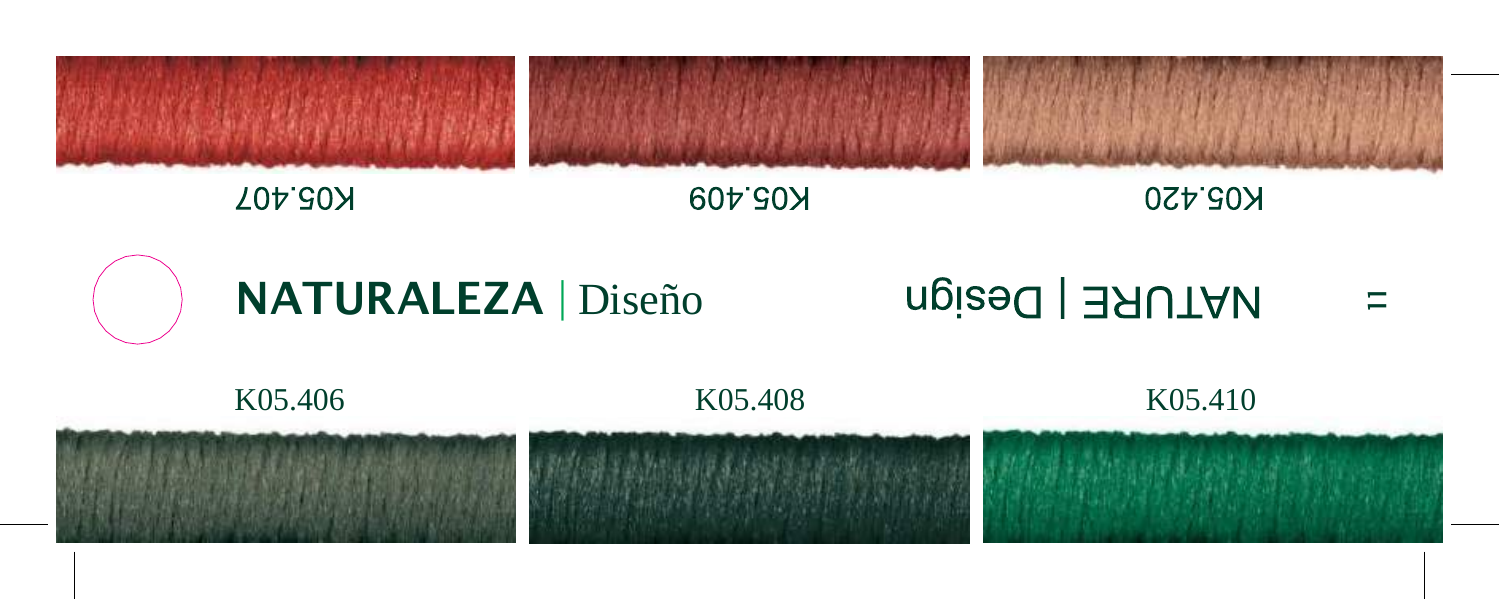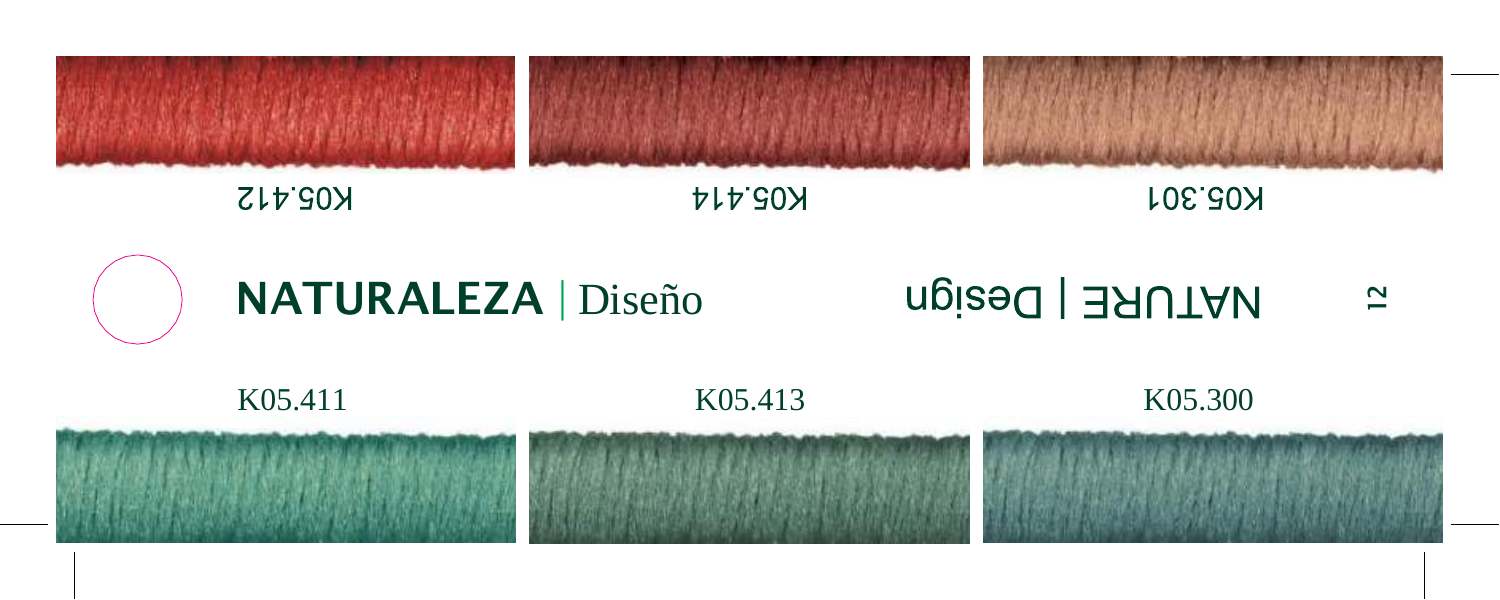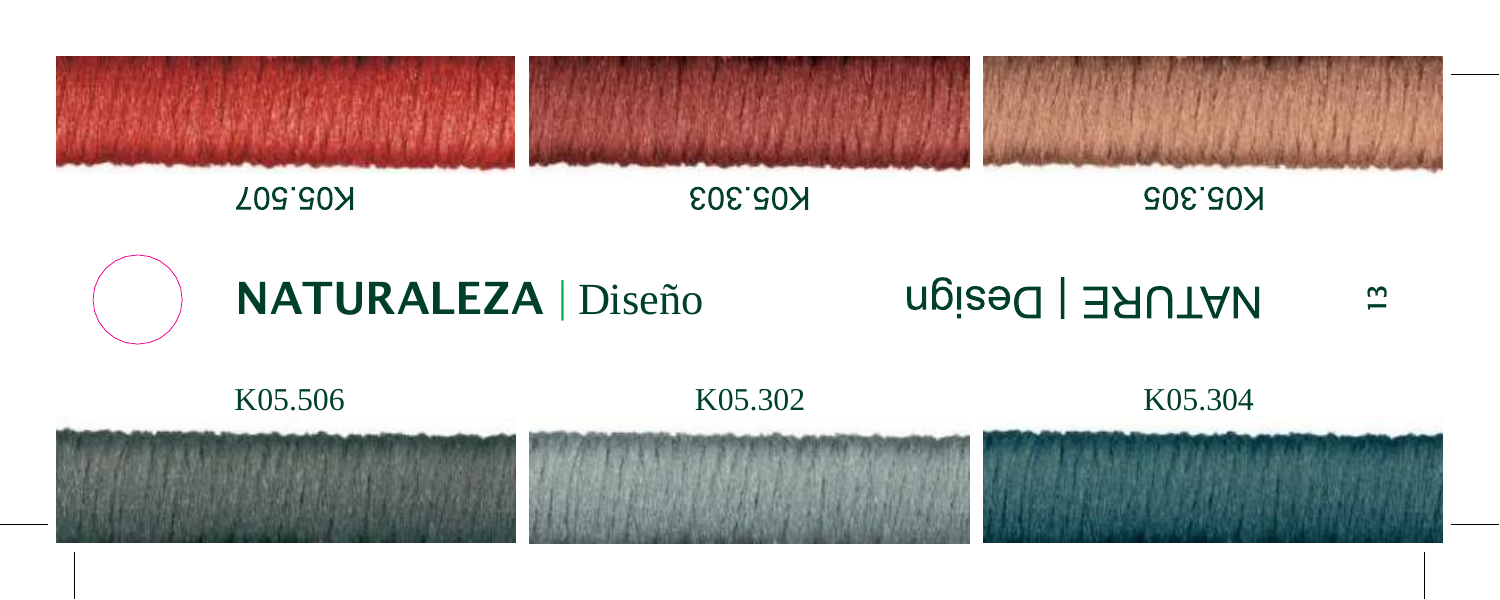



### CLASICO | Diseño

*Stylish at home and timeless. Interpreted by Vorwerk.*

*Estilo atemporal en casa. Interpretado por Vorwerk.*

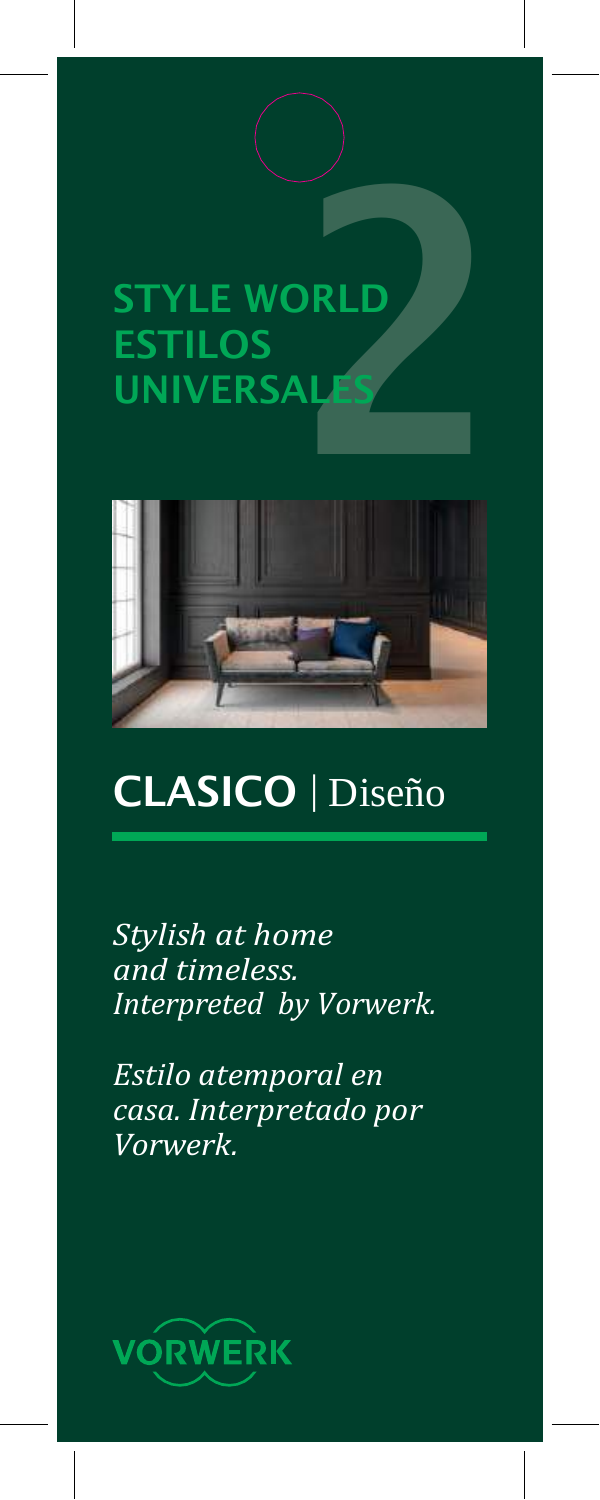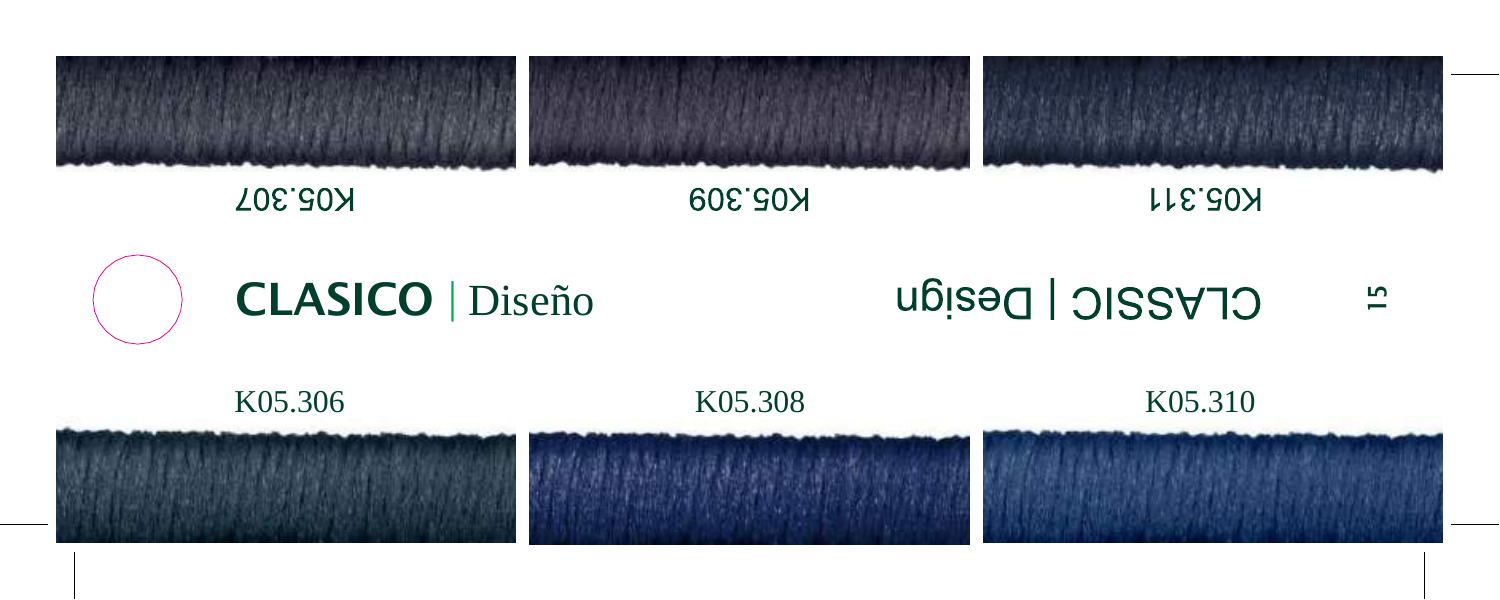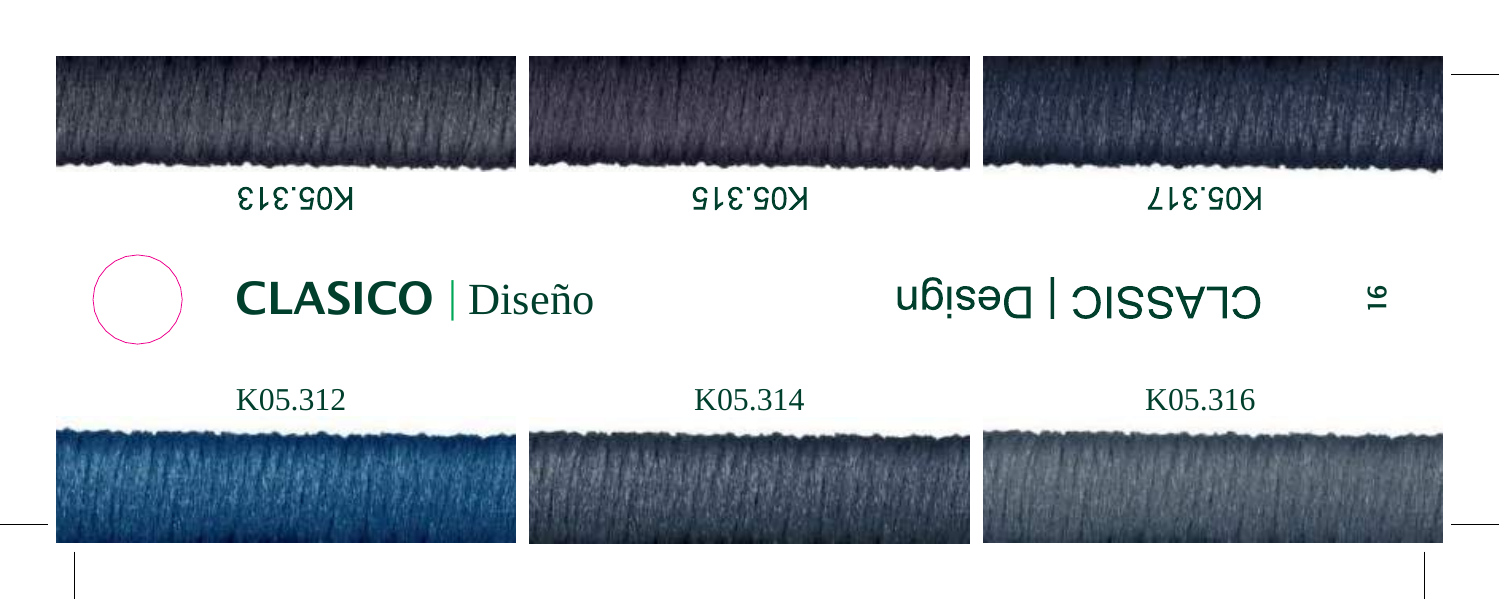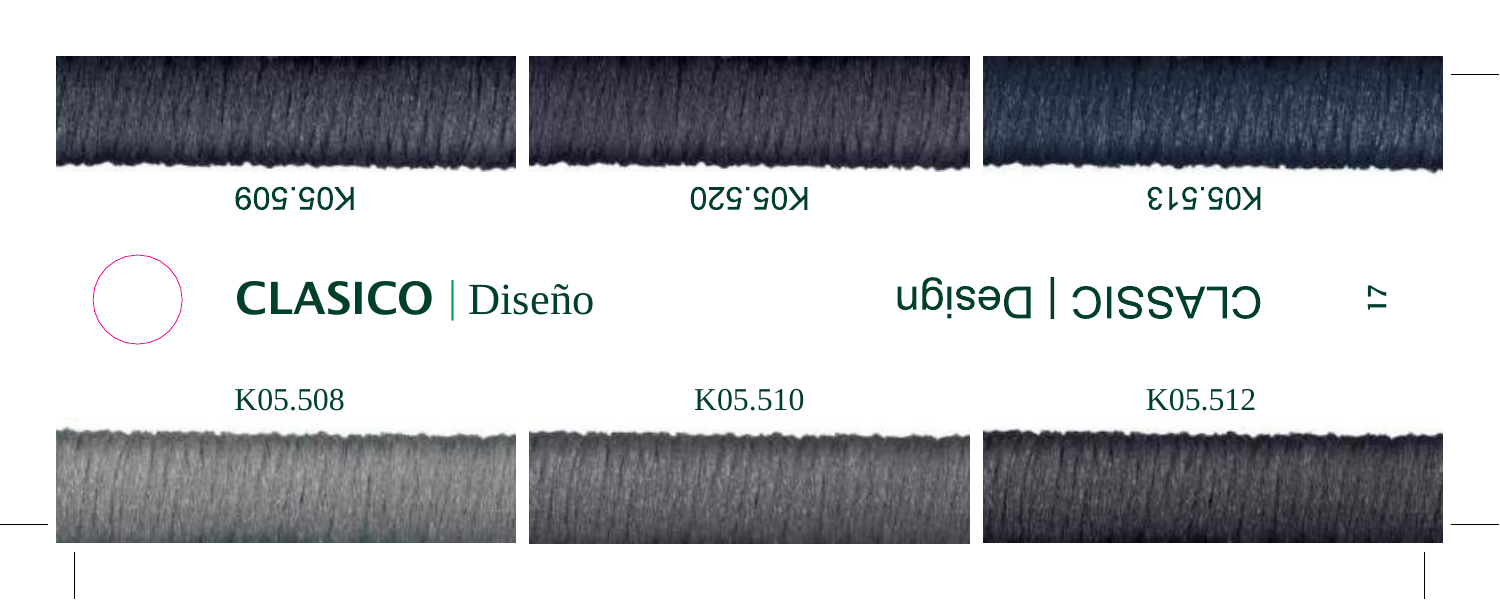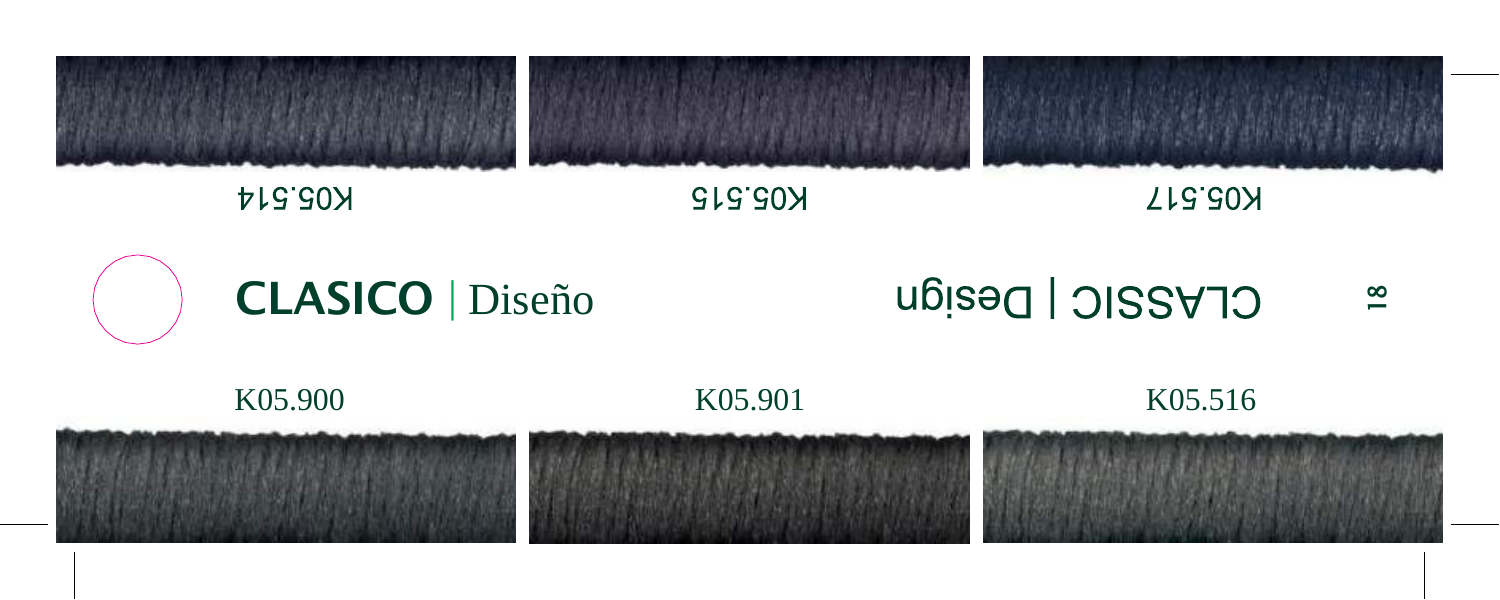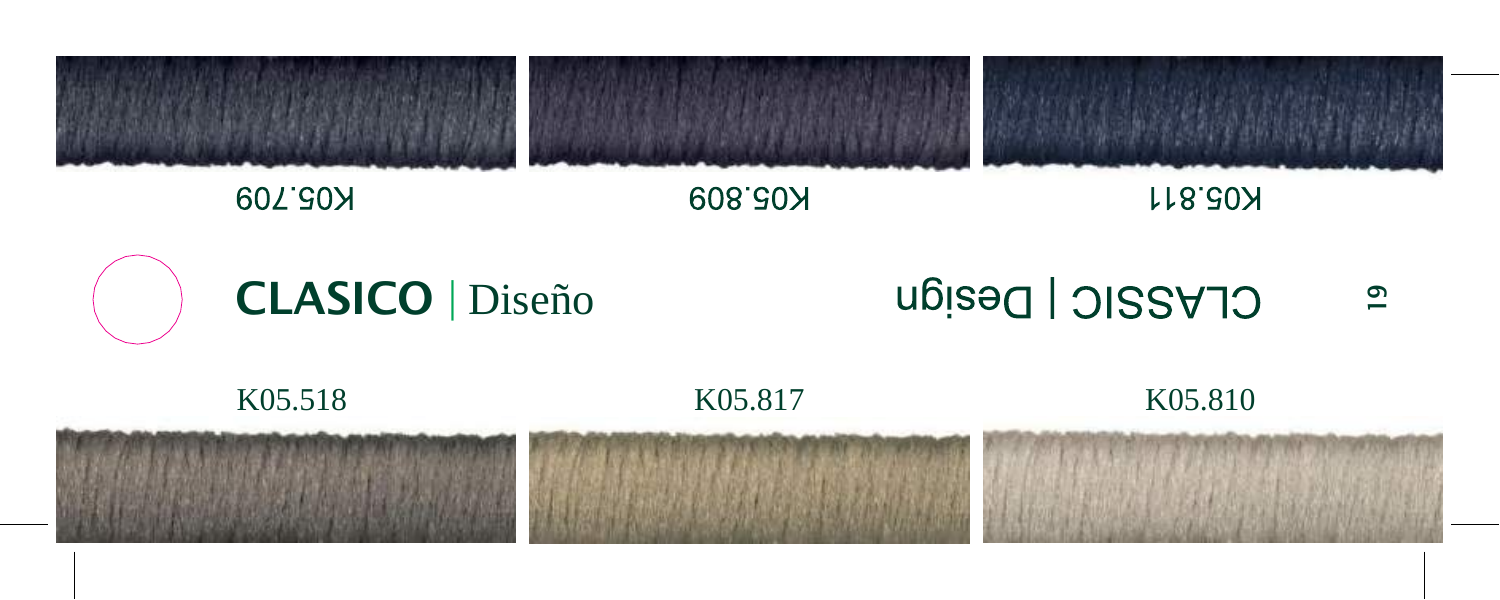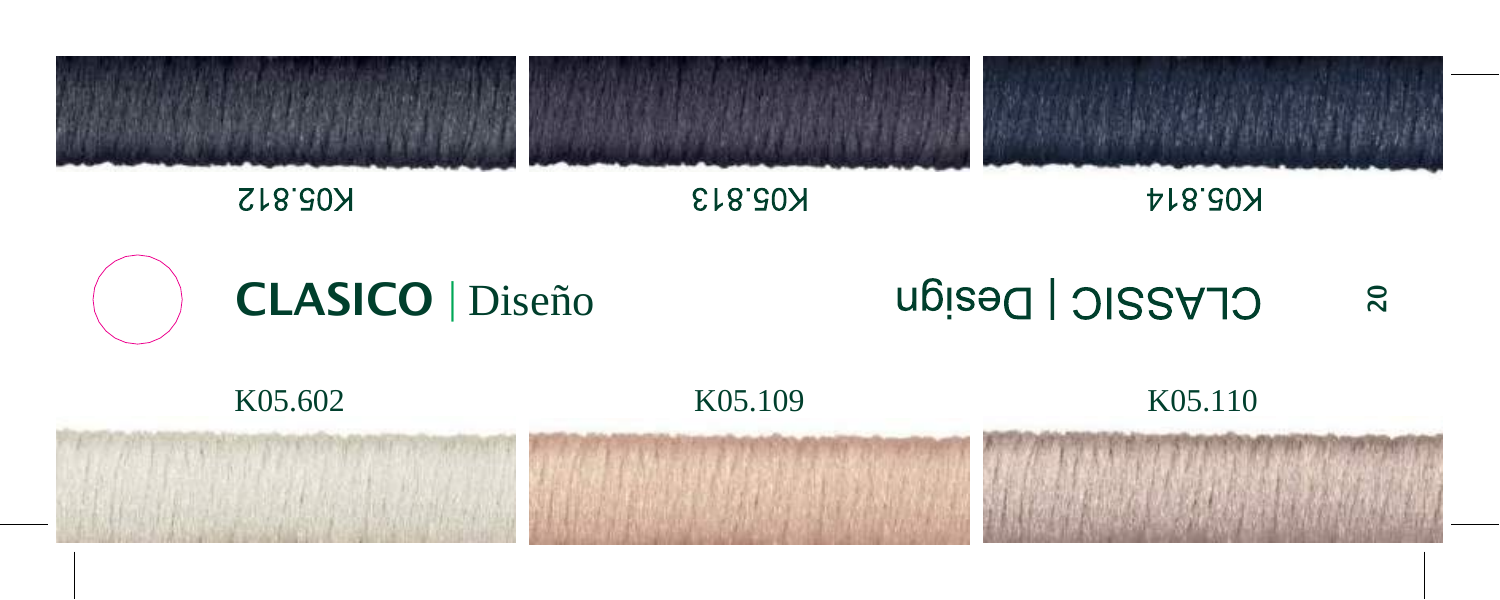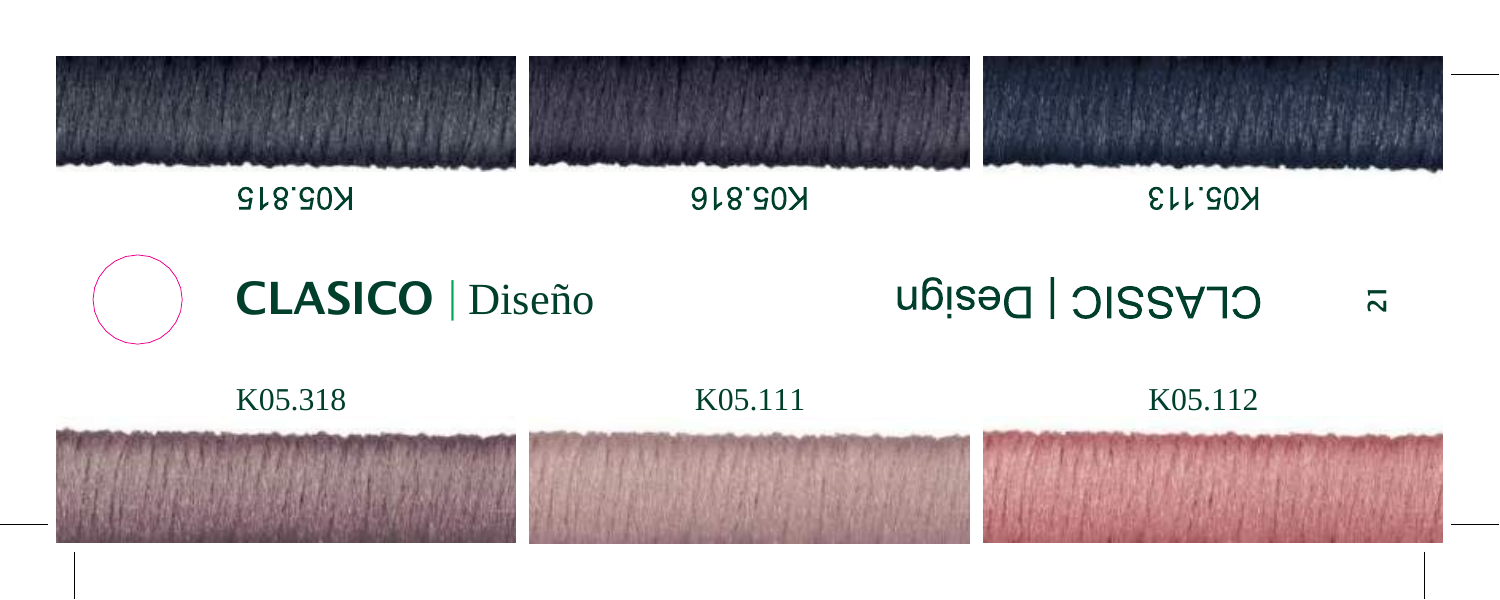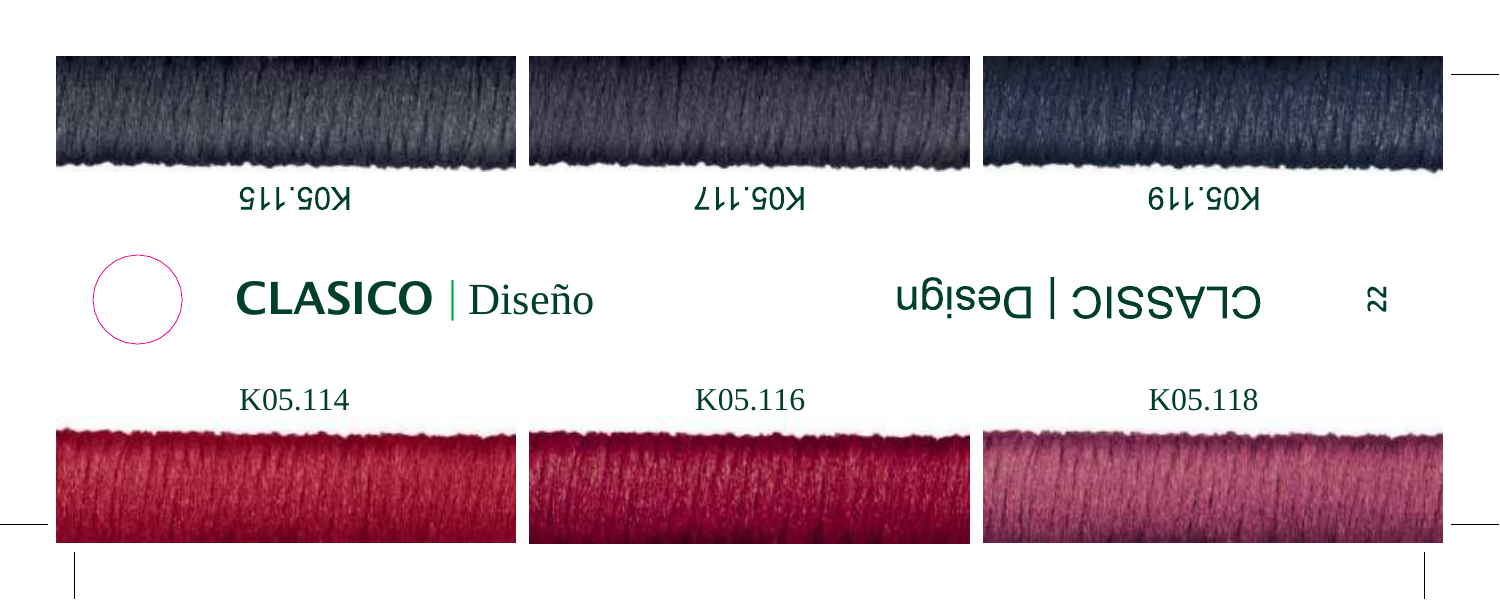# **STYLE WORLD** ESTILOS STYLE WORLD



#### ART E | Diseño

*Award -winning, limited and simply unique. Interpreted by Vorwerk.*

*Ganador de premios exclusivos, y simplemente único. Interpretado por Vorwerk.*

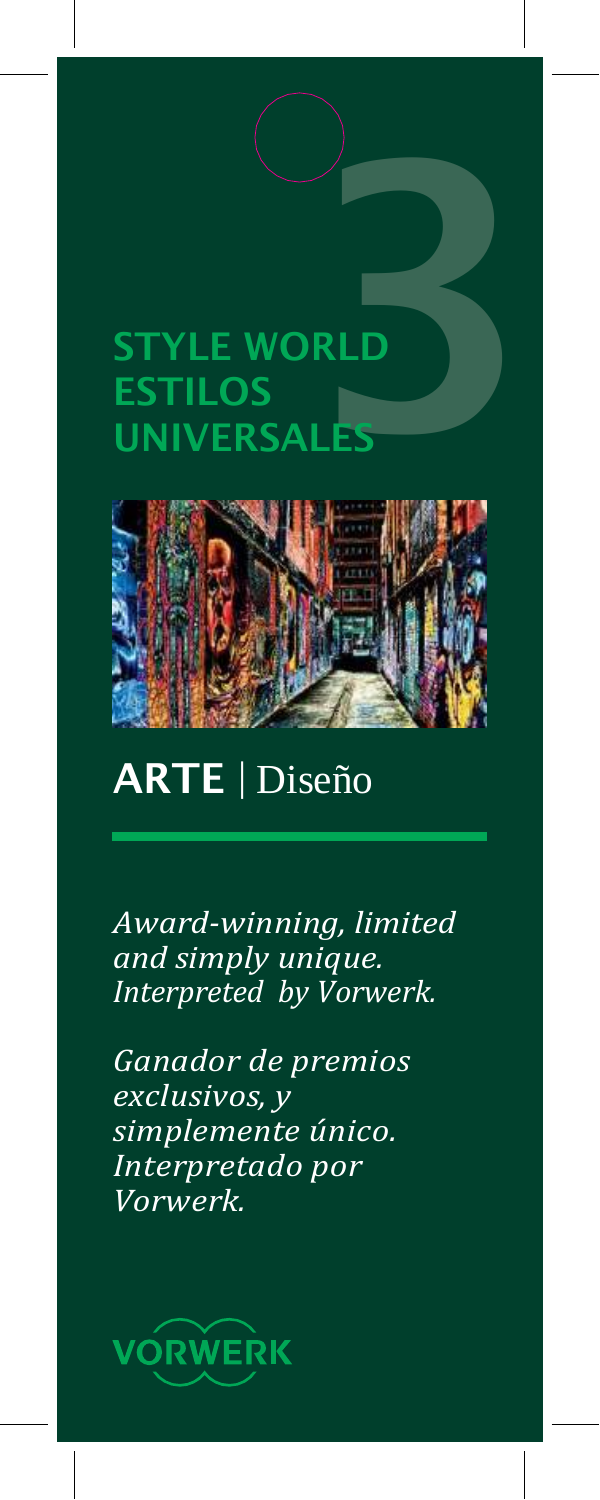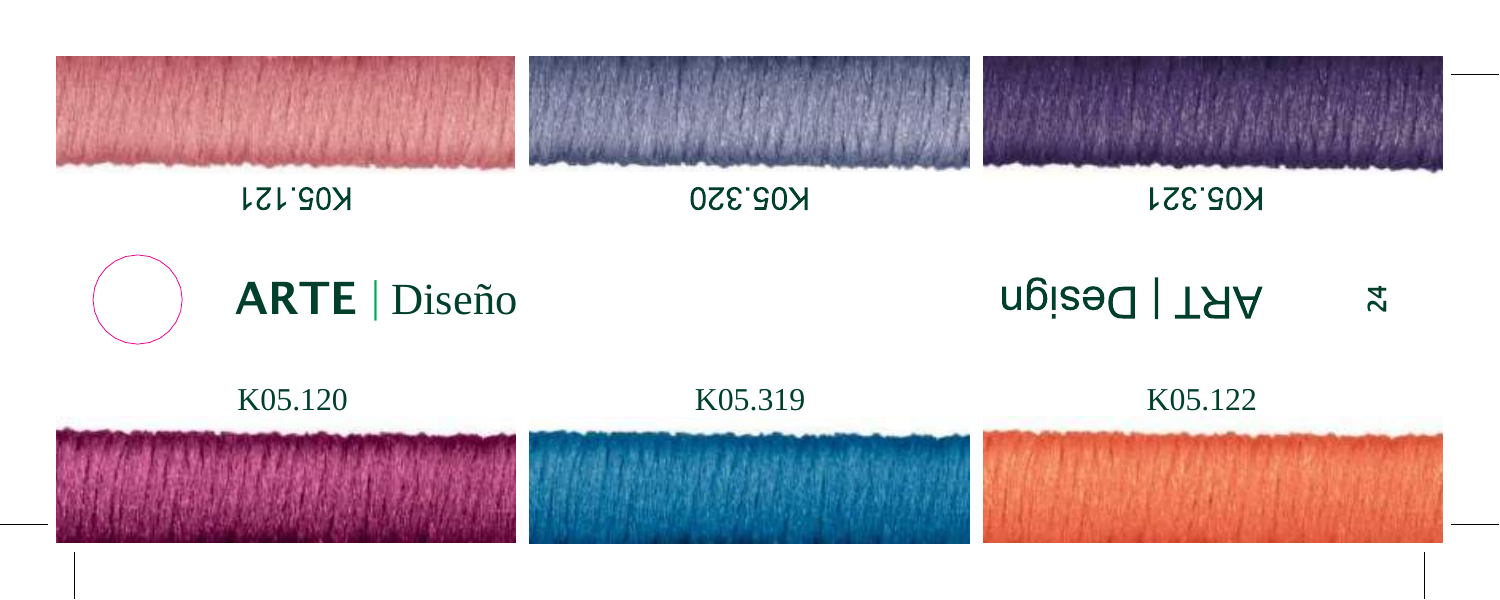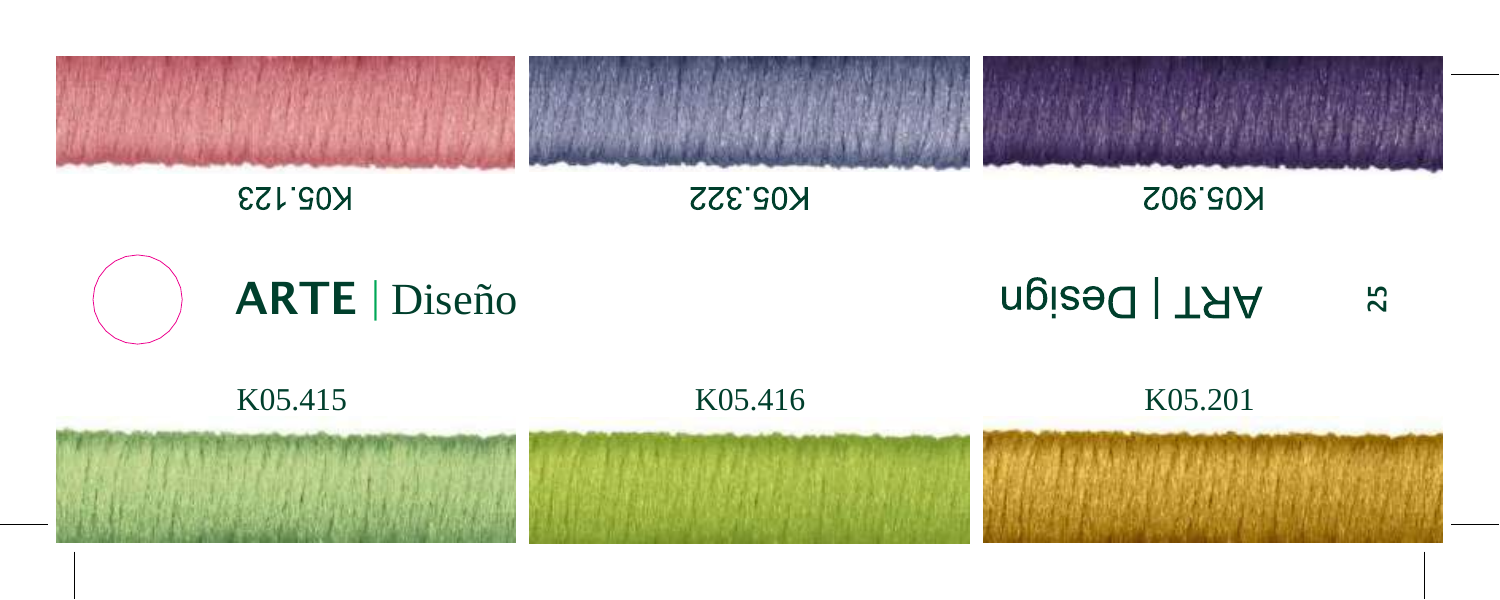The colours of the illustrated yarns for the overlocked seam can not be reproduced to match the original colour by 100% even with the most modern technology and the greatest care in the production of this color fan. Please inform your customers about the possible occurance of minimal color deviations before purchasing.

Los colores de los hilos ilustrados para la costura superpuesta no se pueden reproducir para que coincidan con el color original en un 100%, incluso con la tecnología más moderna y el mayor cuidado en la producción de este abanico de colores. Informe a sus clientes sobre la posible aparición de desviaciones mínimas de color antes de comprar.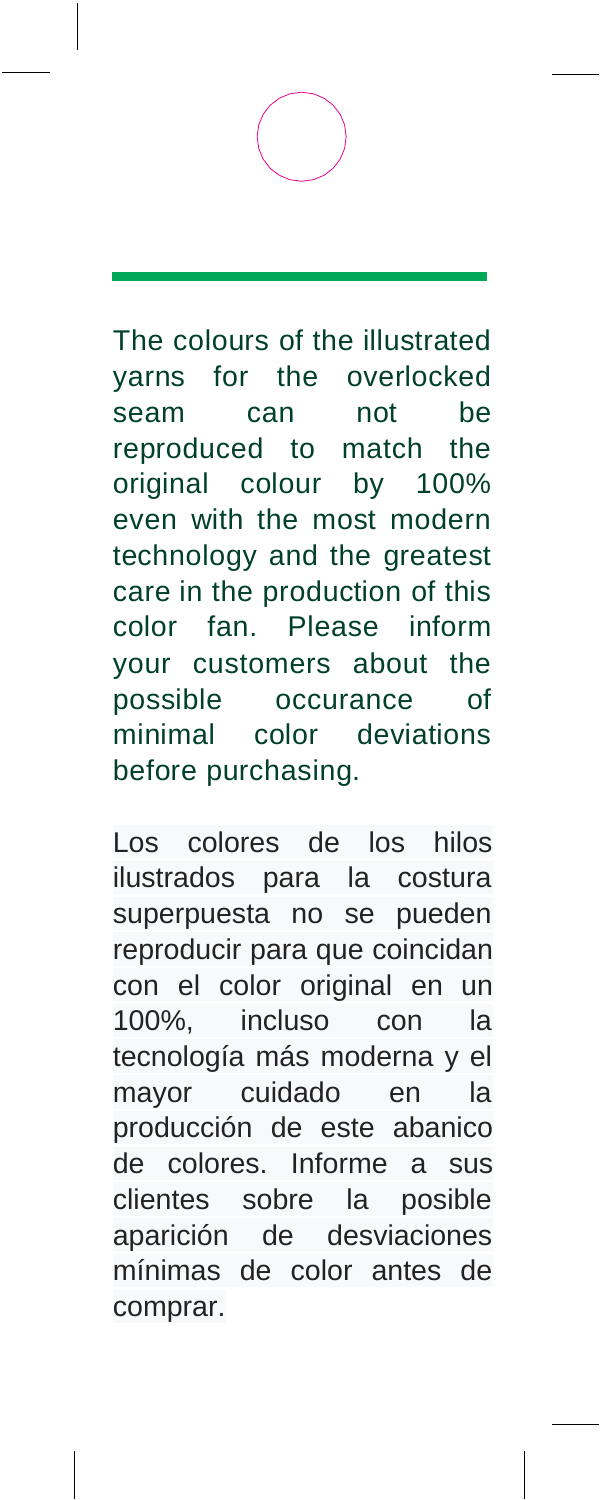## INDEX

| Artikel  | Seite  | Artikel  | Seite             |
|----------|--------|----------|-------------------|
| Articulo | Pagina | Articulo | Pagina            |
| Article  | Page   | Article  | Page              |
| K.05.100 | 04     | K.05.304 | 13                |
| K.05.101 | 04     | K.05.305 | 13                |
| K.05.102 | 04     | K.05.306 | 15                |
| K.05.103 | 04     | K.05.307 | 15                |
| K.05.104 | 04     | K.05.308 | 15                |
| K.05.105 | 04     | K.05.309 | 15                |
| K.05.106 | 05     | K.05.310 | 15                |
| K.05.107 | 06     | K.05.311 | 15                |
| K.05.108 | 06     | K.05.312 | 16                |
| K.05.109 | 20     | K.05.313 | 16                |
| K.05.110 | 20     | K.05.314 | 16                |
| K.05.111 | 21     | K.05.315 | 16                |
| K.05.112 | 21     | K.05.316 | 16                |
| K.05.113 | 21     | K.05.317 | 16                |
| K.05.114 | 22     | K.05.318 | 21                |
| K.05.115 | 22     | K.05.319 | 24                |
| K.05.116 | 22     | K.05.320 | 24                |
| K.05.117 | 22     | K.05.321 | 24                |
| K.05.118 | 22     | K.05.322 | 25                |
| K.05.119 | 22     | K.05.400 | 10                |
| K.05.120 | 24     | K.05.401 | 10                |
| K.05.121 | 24     | K.05.402 | 10                |
| K.05.122 | 24     | K.05.403 | 10                |
| K.05.123 | 25     | K.05.404 | 10                |
| K.05.200 | 06     | K.05.405 | 10                |
| K.05.201 | 25     | K.05.406 | 11                |
| K.05.300 | 12     | K.05.407 | 11                |
| K.05.301 | 12     | K.05.408 | 11                |
| K.05.302 | 13     | K.05.409 | $\mathbf{I}$<br>1 |
| K.05.303 | 13     | K.05.410 | 11                |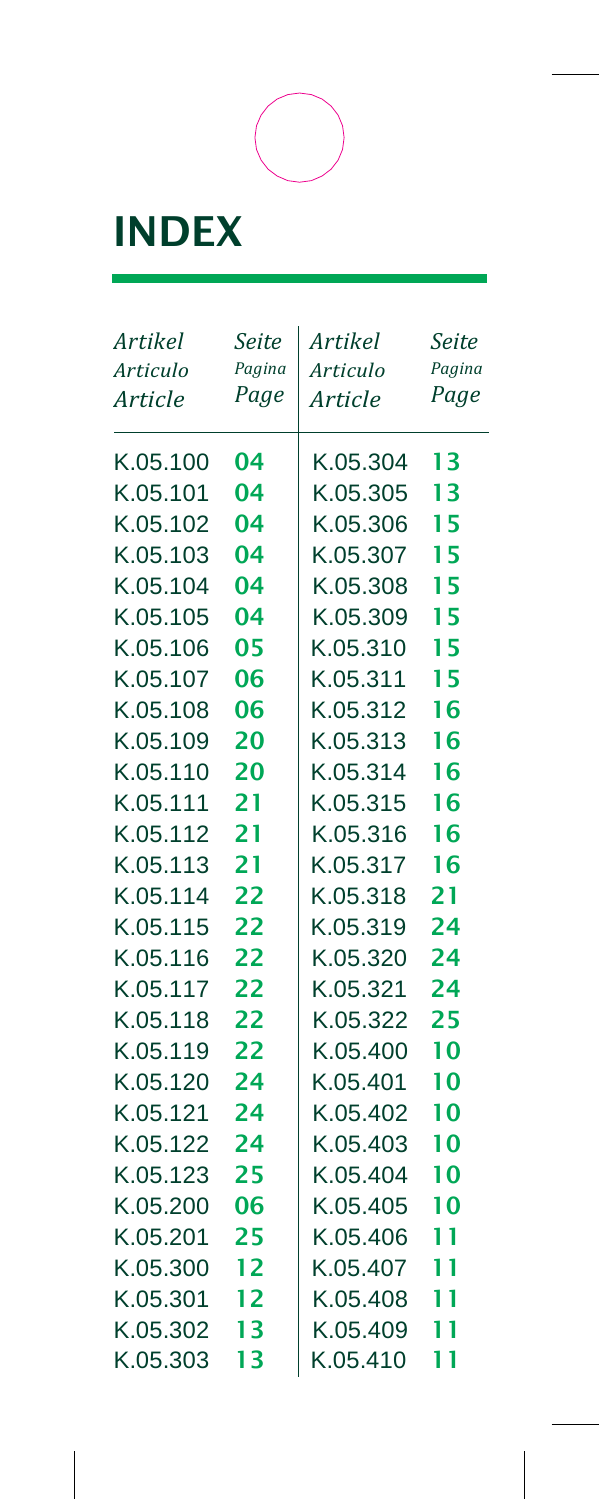## INDEX

| Artikel         | Seite  | Artikel  | Seite  |
|-----------------|--------|----------|--------|
| <b>Articulo</b> | Pagina | Articulo | Pagina |
| Article         | Page   | Article  | Page   |
| K.05.411        | 12     | K.05.701 | 06     |
| K.05.412        | 12     | K.05.702 | 06     |
| K.05.413        | 12     | K.05.703 | 06     |
| K.05.414        | 12     | K.05.704 | 07     |
| K.05.415        | 25     | K.05.705 | 07     |
| K.05.416        | 25     | K.05.706 | 07     |
| K.05.420        | 11     | K.05.707 | 07     |
| K.05.500        | 05     | K.05.708 | 08     |
| K.05.501        | 05     | K.05.709 | 19     |
| K.05.502        | 09     | K.05.800 | 05     |
| K.05.503        | 09     | K.05.801 | 05     |
| K.05.504        | 09     | K.05.802 | 07     |
| K.05.505        | 09     | K.05.803 | 07     |
| K.05.506        | 13     | K.05.804 | 08     |
| K.05.507        | 13     | K.05.805 | 08     |
| K.05.508        | 17     | K.05.806 | 08     |
| K.05.509        | 17     | K.05.807 | 08     |
| K.05.510        | 17     | K.05.808 | 09     |
| K.05.512        | 17     | K.05.809 | 19     |
| K.05.513        | 17     | K.05.810 | 19     |
| K.05.514        | 18     | K.05.811 | 19     |
| K.05.515        | 18     | K.05.812 | 20     |
| K.05.516        | 18     | K.05.813 | 20     |
| K.05.517        | 18     | K.05.814 | 20     |
| K.05.518        | 19     | K.05.815 | 21     |
| K.05.520        | 17     | K.05.816 | 21     |
| K.05.600        | 08     | K.05.817 | 19     |
| K.05.601        | 09     | K.05.900 | 18     |
| K.05.602        | 20     | K.05.901 | 18     |
| K.05.700        | 05     | K.05.902 | 25     |